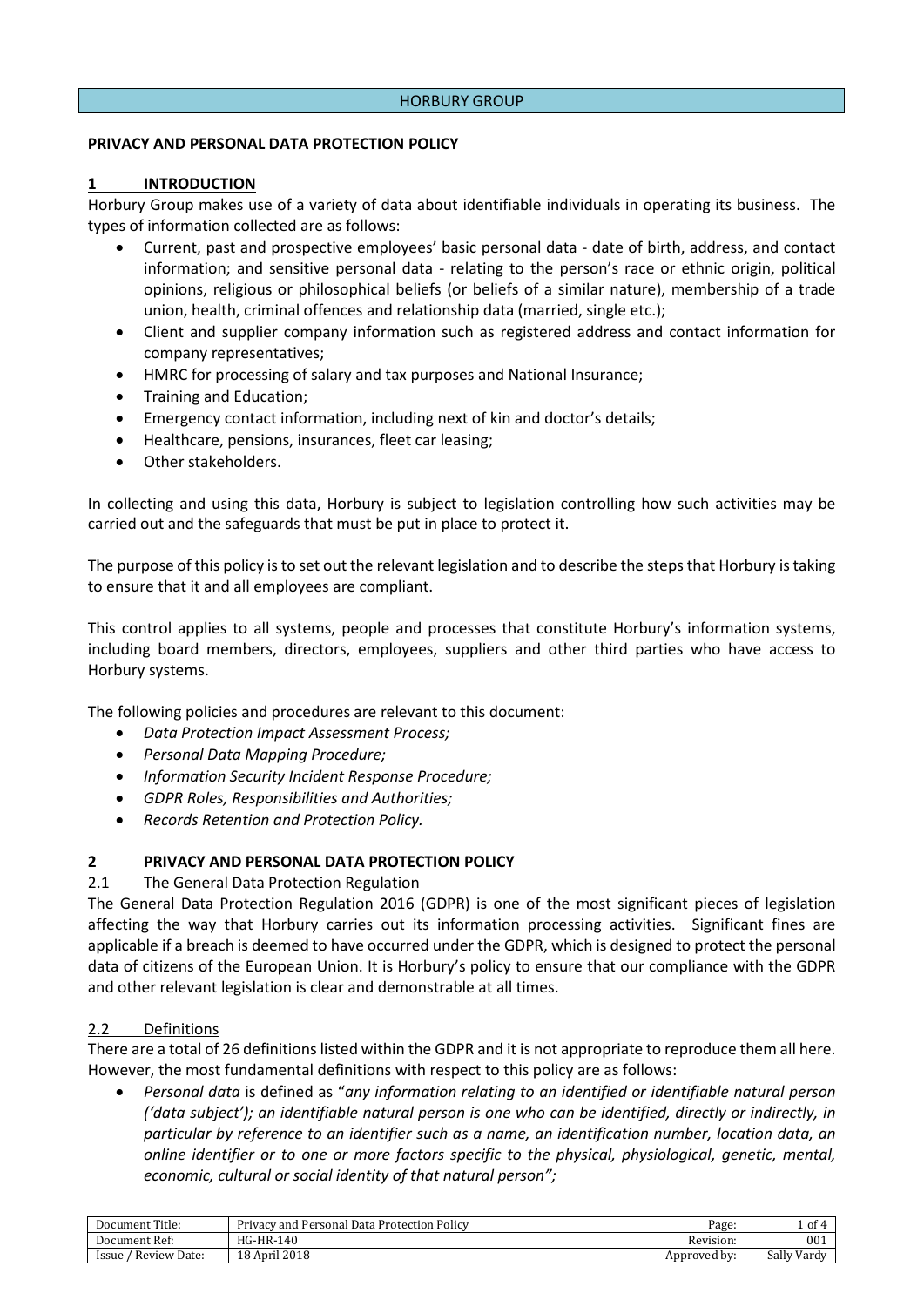- *'processing'* means *"any operation or set of operations which is performed on personal data or on sets of personal data, whether or not by automated means, such as collection, recording, organisation, structuring, storage, adaptation or alteration, retrieval, consultation, use, disclosure by transmission, dissemination or otherwise making available, alignment or combination, restriction, erasure or destruction";*
- *'controller'* means *"the natural or legal person, public authority, agency or other body which, alone or jointly with others, determines the purposes and means of the processing of personal data; where the purposes and means of such processing are determined by Union or Member State law, the controller or the specific criteria for its nomination may be provided for by Union or Member State law".*

# 2.3 Principles Relating to Processing of Personal Data

There are a number of fundamental principles upon which the GDPR is based. These are as follows:

*1. Personal data shall be:*

*(a) processed lawfully, fairly and in a transparent manner in relation to the data subject ('lawfulness, fairness and transparency');*

*(b) collected for specified, explicit and legitimate purposes and not further processed in a manner that is incompatible with those purposes; further processing for archiving purposes in the public interest, scientific or historical research purposes or statistical purposes shall, in accordance with Article 89(1), not be considered to be incompatible with the initial purposes ('purpose limitation');*

*(c) adequate, relevant and limited to what is necessary in relation to the purposes for which they are processed ('data minimisation');*

*(d) accurate and, where necessary, kept up to date; every reasonable step must be taken to ensure that personal data that are inaccurate, having regard to the purposes for which they are processed, are erased or rectified without delay ('accuracy');*

*(e) kept in a form which permits identification of data subjects for no longer than is necessary for the purposes for which the personal data are processed; personal data may be stored for longer periods insofar as the personal data will be processed solely for archiving purposes in the public interest, scientific or historical research purposes or statistical purposes in accordance with Article 89(1) subject to implementation of the appropriate technical and organisational measures required by this Regulation in order to safeguard the rights and freedoms of the data subject ('storage limitation'); (f) processed in a manner that ensures appropriate security of the personal data, including protection against unauthorised or unlawful processing and against accidental loss, destruction or damage, using appropriate technical or organisational measures ('integrity and confidentiality').*

*2. The controller shall be responsible for, and be able to demonstrate compliance with, paragraph 1 ('accountability').*

Horbury must ensure that it complies with all of these principles both in the processing it currently carries out and as part of the introduction of new methods of processing such as new IT systems. The operation of an information security management system (ISMS) that conforms to the ISO/IEC 27001 international standard is a key part of that commitment and we are working towards that standard. All employees are required to act responsibly on behalf of Horbury when handling personal data.

### 2.4 Rights of the Individual

The data subject also has rights under the GDPR. These consist of:

- 1. The right to be informed;
- 2. The right of access;
- 3. The right to rectification;
- 4. The right to erasure;
- 5. The right to restrict processing;
- 6. The right to data portability;
- 7. The right to object;
- 8. Rights in relation to automated decision making and profiling.

| Title:<br>Document    | ' Data<br>Policy<br>Privacy and Personal<br>ا Protection | Page:        | $\angle$ of $\ell$ |
|-----------------------|----------------------------------------------------------|--------------|--------------------|
| Ref:<br>Document      | <b>HG-HR-140</b>                                         | Revision:    | 001                |
| Review Date:<br>Issue | 3 April 2018<br>18                                       | Approved by: | Sally Vardy        |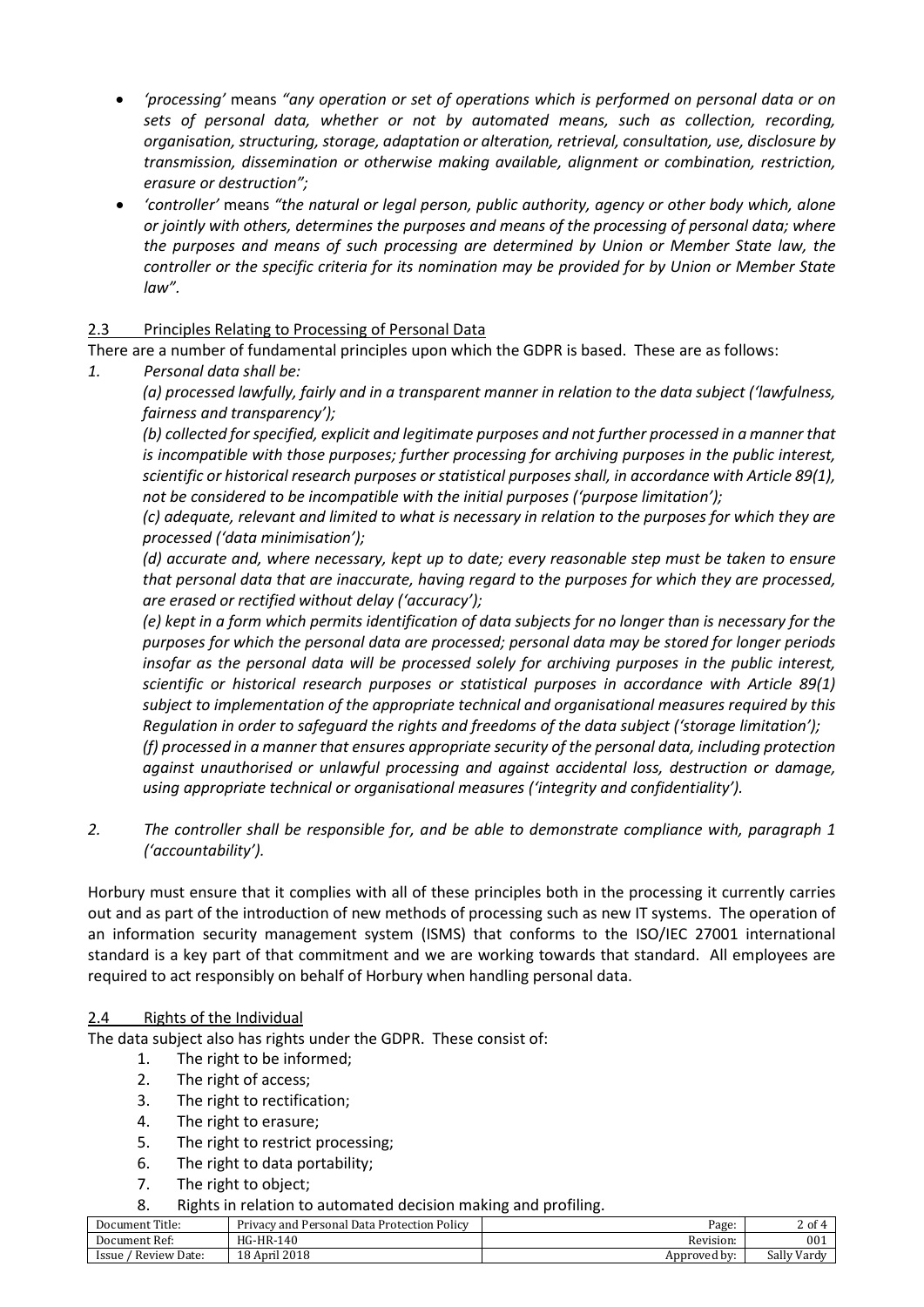| <b>Data Subject Request</b>      | <b>Timescale</b>                                                   |
|----------------------------------|--------------------------------------------------------------------|
| The right to be informed         | When data is collected (if supplied by data subject) or within one |
|                                  | month (if not supplied by data subject)                            |
| The right of access              | One month                                                          |
| The right to rectification       | One month                                                          |
| The right to erasure             | Without undue delay                                                |
| The right to restrict processing | Without undue delay                                                |
| The right to data portability    | One month                                                          |
| The right to object              | On receipt of objection                                            |
| Rights in relation to automated  | Not specified                                                      |
| decision making and profiling.   |                                                                    |

Each of these rights must be supported by appropriate procedures within Horbury that allow the required action to be taken within the timescales stated in the GDPR. These timescales are:

# 2.5 Consent

Unless it is necessary for a reason allowable in the GDPR, explicit consent in the form of a clear and affirmative action or choice must be obtained freely and without any coercion from a data subject to collect and process their data. In case of children below the age of 16 parental consent must be obtained. Transparent information about our usage of their personal data must be provided to data subjects at the time that consent is obtained and their rights with regard to their data explained, such as the right to withdraw consent. This information must be provided in an accessible form, written in clear language and free of charge.

If the personal data are not obtained directly from the data subject then this information must be provided within a reasonable period after the data are obtained and definitely within one month.

#### 2.6 Privacy by Design

Horbury has adopted the principle of privacy by design and will ensure that the definition and planning of all new or significantly changed systems that collect or process personal data will be subject to due consideration of privacy issues, including the completion of one or more data protection impact assessments.

The data protection impact assessment will include:

- Consideration of how personal data will be processed and for what purposes;
- Assessment of whether the proposed processing of personal data is both necessary and proportionate to the purpose(s);
- Assessment of the risks to individuals in processing the personal data;
- What controls are necessary to address the identified risks and demonstrate compliance with legislation.

Use of techniques such as data minimization and pseudonymisation should be considered where applicable and appropriate.

### 2.7 Transfer of Personal Data

Transfers of personal data outside the European Union must be carefully reviewed prior to the transfer taking place to ensure that they fall within the limits imposed by the GDPR. This depends partly on the European Commission's judgement as to the adequacy of the safeguards for personal data applicable in the receiving country and this may change over time.

Intra-group international data transfers must be subject to legally binding agreements referred to as Binding Corporate Rules (BCR) which provide enforceable rights for data subjects.

### 2.8 Data Protection Officer

A defined role of Data Protection Officer (DPO) is required under the GDPR if an organization is a public authority, if it performs large scale monitoring or if it processes particularly sensitive types of data on a large

| Title:<br>Document '  | Personal Data Protection Policy ،<br>Privacy and. | Page:        | 3 of 4      |
|-----------------------|---------------------------------------------------|--------------|-------------|
| Document Ref:         | HG-HR-140                                         | Revision:    | 001         |
| Review Date:<br>Issue | 18 April 2018                                     | Approved by: | Sally Vardy |